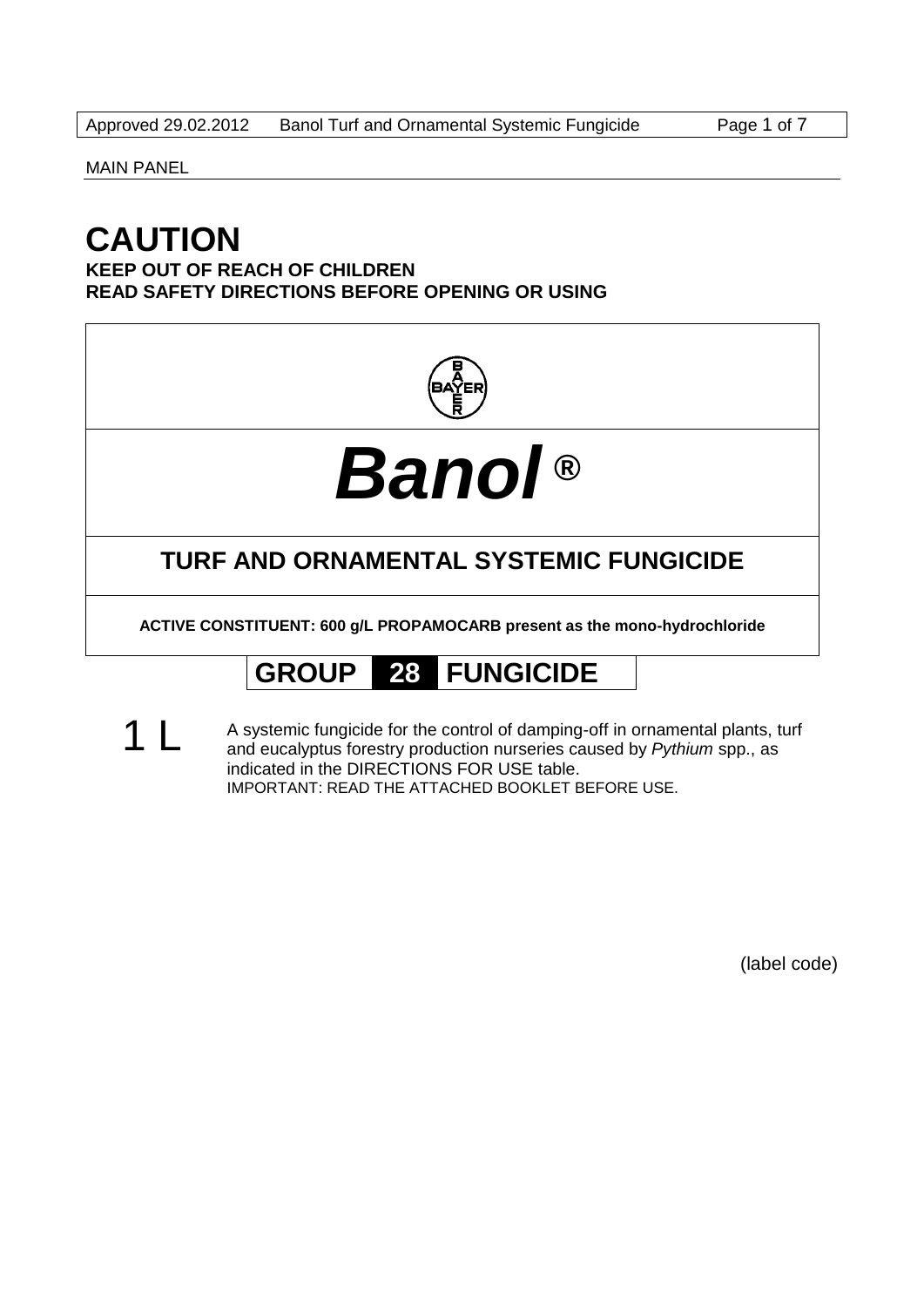#### REAR PANEL

### **BANOL TURF AND ORNAMENTAL SYSTEMIC FUNGICIDE**

Active Constituent: 600 g/L PROPAMOCARB present as the monohydrochloride

#### **STORAGE AND DISPOSAL**

Store in the closed, original container in a cool, well-ventilated area. Do not store for prolonged periods in direct sunlight.

Triple rinse containers before disposal. Add rinsings to spray tank. DO NOT dispose of undiluted chemicals on site. If recycling, replace cap and return clean containers to recycler or designated collection point. If not recycling, break, crush or puncture and deliver empty packaging to an approved waste management facility. DO NOT burn empty containers or product. DO NOT re-use empty containers for any other purpose.

#### **SAFETY DIRECTIONS**

Will irritate the eyes and skin. Avoid contact with eyes and skin. Repeated exposure may cause allergic disorders. When opening container and preparing spray wear elbow length PVC gloves. Wash hands after use. After each day's use, wash gloves.

#### **FIRST AID**

If poisoning occurs, contact a doctor or Poisons Information Centre (telephone 13 11 26).

#### **SAFETY DATA SHEET**

Additional information is listed in the Safety Data Sheet.

#### **Exclusion of Liability**

This product must be used strictly as directed, and in accordance with all instructions appearing on the label and in other reference material. So far as it is lawfully able to do so, Bayer CropScience Pty. Ltd. accepts no liability or responsibility for loss or damage arising from failure to follow such directions and instructions.

APVMA Approval No.: 62826/56056 Banol® is a Registered Trademark of the Bayer Group

IMPORTANT: READ THE ATTACHED BOOKLET BEFORE USE.

|                        | IN A TRANSPORT EMERGENCY   FOR 24 HOUR SPECIALIST ADVICE |
|------------------------|----------------------------------------------------------|
| DIAL 000               | IN EMERGENCY ONLY                                        |
| POLICE OR FIRE BRIGADE | PHONE 1800 033 111                                       |

BAR **CODE**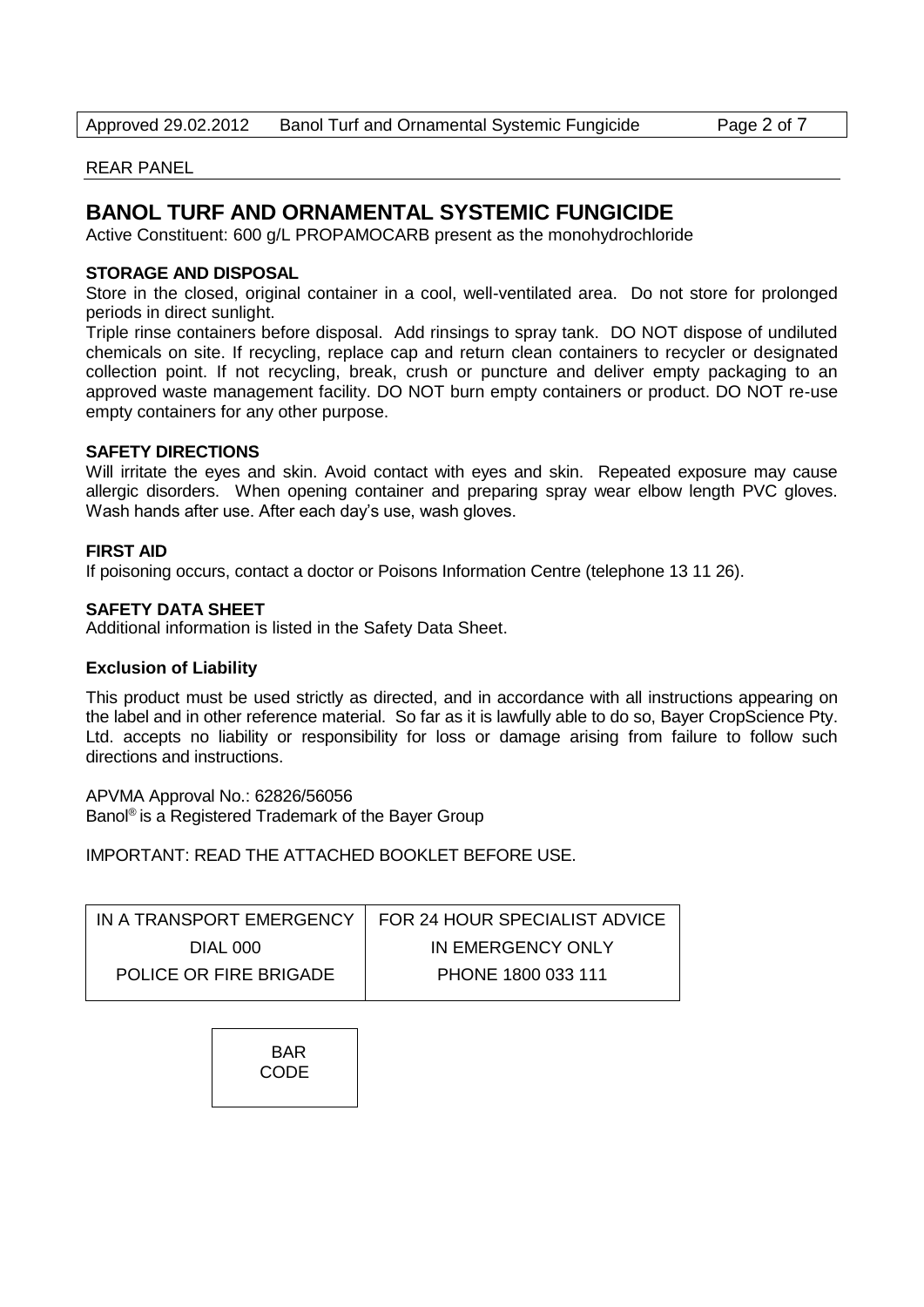Bayer CropScience Pty Ltd A.B.N. 87 000 226 022 391-393 Tooronga Rd Hawthorn East, Vic. 3123 www.environmentalscience.bayer.com.au Technical advice: 1800 804 479

Batch Number: Date of Manufacture: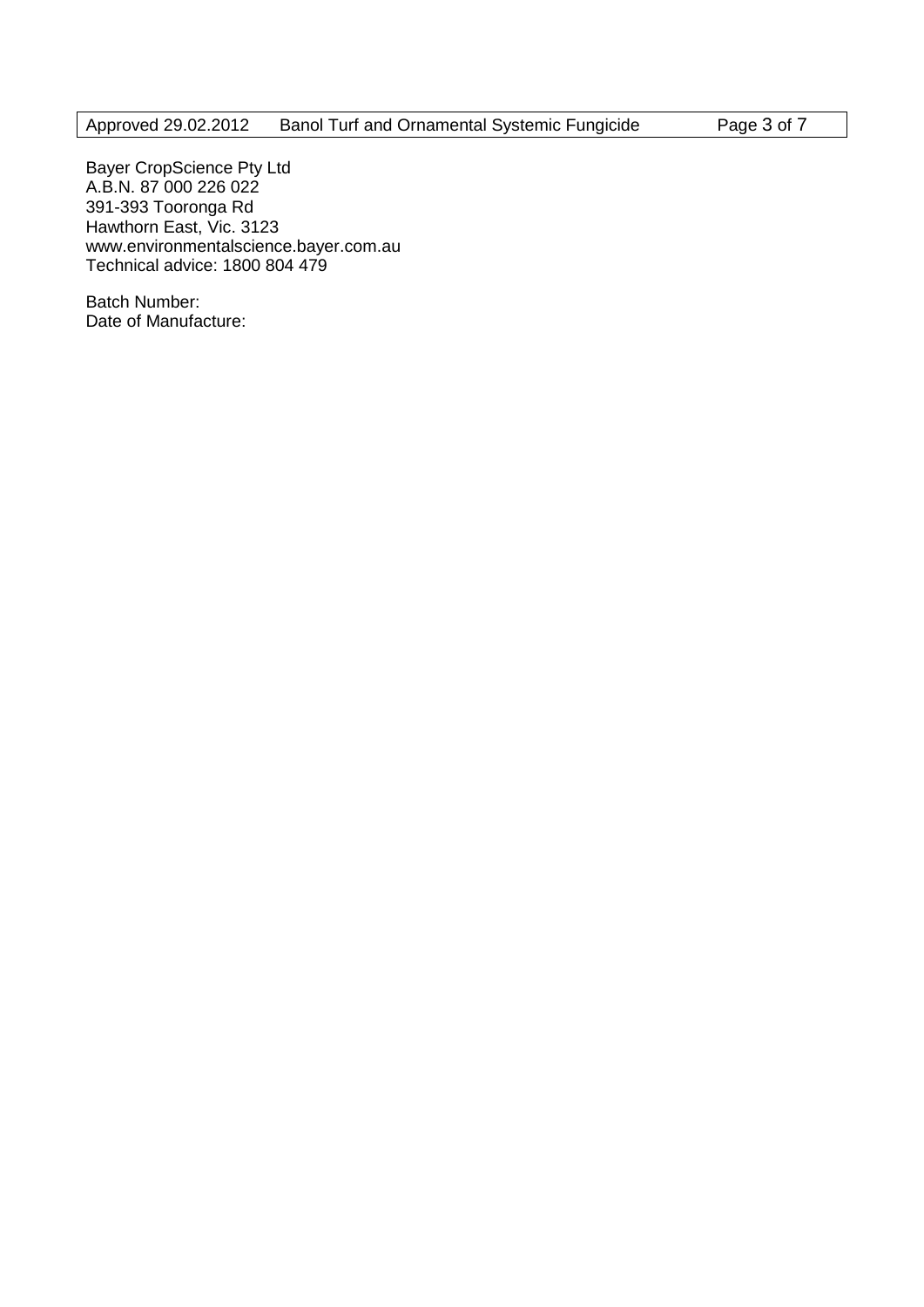#### FRONT PAGE OF BOOKLET

#### **CAUTION KEEP OUT OF REACH OF CHILDREN READ SAFETY DIRECTIONS BEFORE OPENING OR USING**

#### **BANOL TURF AND ORNAMENTAL SYSTEMIC FUNGICIDE**

Active Constituent: 600 g/L PROPAMOCARB present as the monohydrochloride

A systemic fungicide for the control of damping-off of ornamental plants, turf and forestry nurseries caused by *Pythium* spp., as indicated in the DIRECTIONS FOR USE table.

#### **STORAGE AND DISPOSAL**

Store in the closed, original container in a cool, well-ventilated area. Do not store for prolonged periods in direct sunlight.

Triple or preferably pressure rinse containers before disposal. Add rinsings to spray tank. Do not dispose of undiluted chemicals on-site. If recycling, replace cap and return clean containers to recycler or designated collection point. If not recycling, break, crush, or puncture and bury empty containers in a local authority landfill. If no landfill is available, bury the containers below 500 mm in a disposal pit specifically marked and set up for this purpose clear of waterways, desirable vegetation and tree roots. Empty containers and product should not be burnt. DO NOT re-use empty container for any other purpose.

#### **SAFETY DIRECTIONS**

Will irritate the eyes and skin. Avoid contact with eyes and skin. Repeated exposure may cause allergic disorders. When opening container and preparing spray wear elbow length PVC gloves. Wash hands after use. After each day's use, wash gloves.

#### **FIRST AID**

If poisoning occurs, contact a doctor or Poisons Information Centre (telephone 13 11 26).

#### **SAFETY DATA SHEET**

Additional information is listed in the Safety Data Sheet.

#### **Exclusion of Liability**

This product must be used strictly as directed, and in accordance with all instructions appearing on the label and in other reference material. So far as it is lawfully able to do so, Bayer CropScience Pty Ltd accepts no liability or responsibility for loss or damage arising from failure to follow such directions and instructions.

APVMA Approval No.: 62826/56056 Banol<sup>®</sup> is a Registered Trademark of the Bayer Group

IMPORTANT: READ THIS BOOKLET BEFORE USE.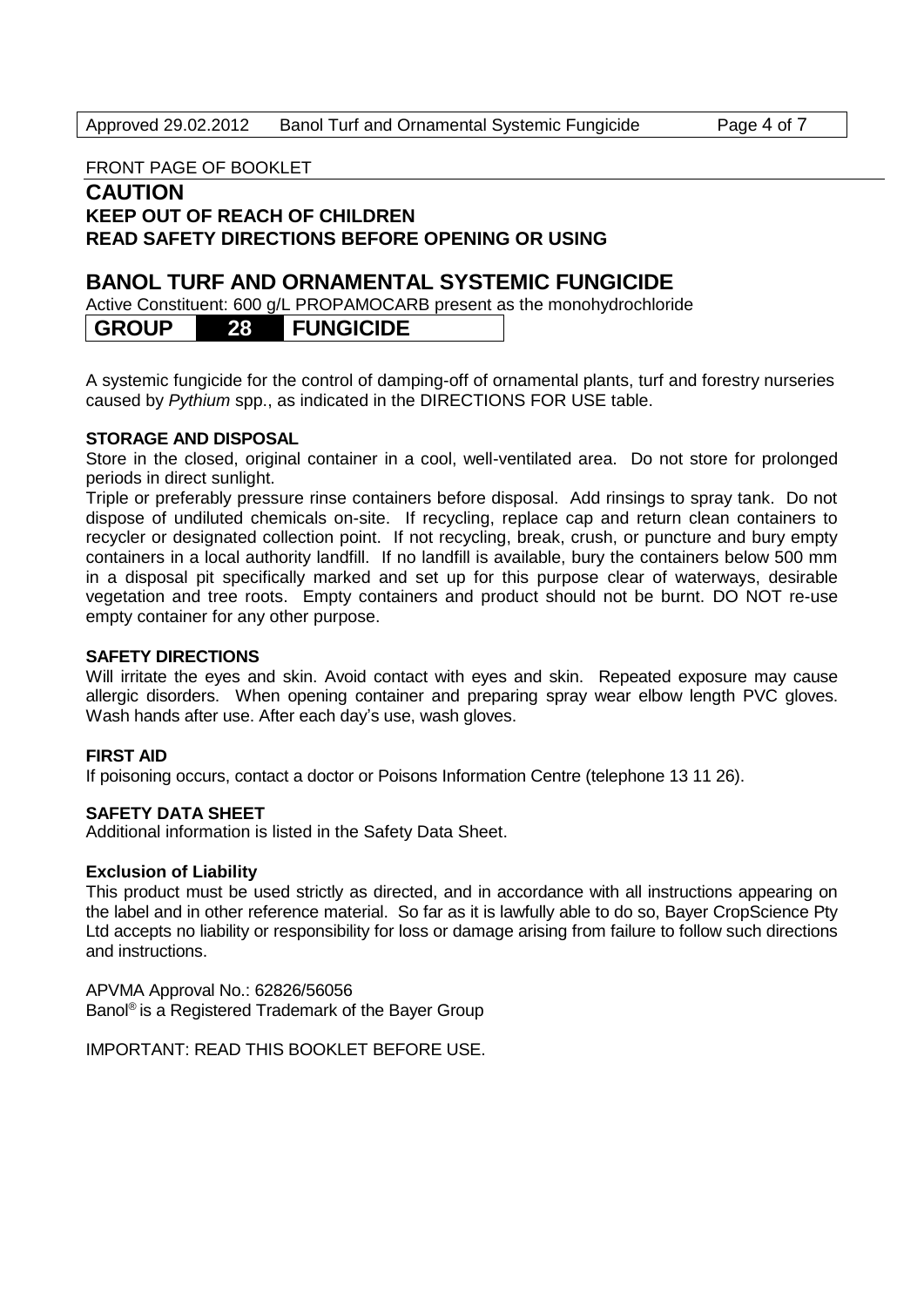#### BOOKLET - contd

#### **DIRECTIONS FOR USE**

Refer to LIST OF PLANT SPECIES for species on which this product may be used.

| <b>SITUATION</b>                                 | <b>RATE</b>                               | <b>CRITICAL COMMENTS</b>                                                                                                                                                                                                                                                        |
|--------------------------------------------------|-------------------------------------------|---------------------------------------------------------------------------------------------------------------------------------------------------------------------------------------------------------------------------------------------------------------------------------|
| Seed growing                                     | 1.5 $mL$ in 1 L<br>water                  | Apply 2 L of mixed solution per square metre by suitable means<br>e.g. watering can, immediately after sowing and covering.                                                                                                                                                     |
| Pricking-off<br>seedlings into<br>boxes and pots | (15 mL in 10)<br>L water)                 | Apply 2 L of mixed solution per square metre by suitable means<br>e.g. watering can and leave until soil mixture surface is dry<br>enough to prick-off.                                                                                                                         |
| Treatment of<br>cuttings                         |                                           | Dip cuttings in mixed solution prior to planting. Apply 2 L of<br>mixed solution per square metre of soil immediately after<br>setting of cuttings and at intervals of 3 weeks thereafter. A total<br>of 3 to 4 applications during the growing season should be<br>sufficient. |
| Pot plants                                       |                                           | Dip young plants prior to potting out. Apply 100 mL of mixed<br>solution per 100 to 110 mm pot; 150 mL per 120 to 130 mm pot<br>and repeat at intervals of 3 weeks thereafter. A total number of<br>3 to 4 applications during the growing season should be<br>sufficient.      |
| <b>Bulk soil</b><br>treatment -                  | 250 to 300<br>mL in $10$ to               | Apply to bulk soil for use with pot plants.                                                                                                                                                                                                                                     |
| preventive<br>treatments                         | 20 L water<br>per cubic<br>metre of soil. |                                                                                                                                                                                                                                                                                 |
| Recreational<br>turf                             | $45 - 65$<br>mL/100 m <sup>2</sup>        | Apply in sufficient water to obtain coverage. Use the lower rate<br>as a preventative treatment. Use the higher rate as a curative<br>or as a preventative treatment during times of high infection<br>pressure. Repeat at 3 - 4 week intervals.                                |

**NOT TO BE USED FOR ANY PURPOSE, OR IN ANY MANNER, CONTRARY TO THIS LABEL UNLESS AUTHORISED UNDER APPROPRIATE LEGISLATION.**

#### **WITHHOLDING PERIOD - NOT REQUIRED WHEN USED AS DIRECTED.**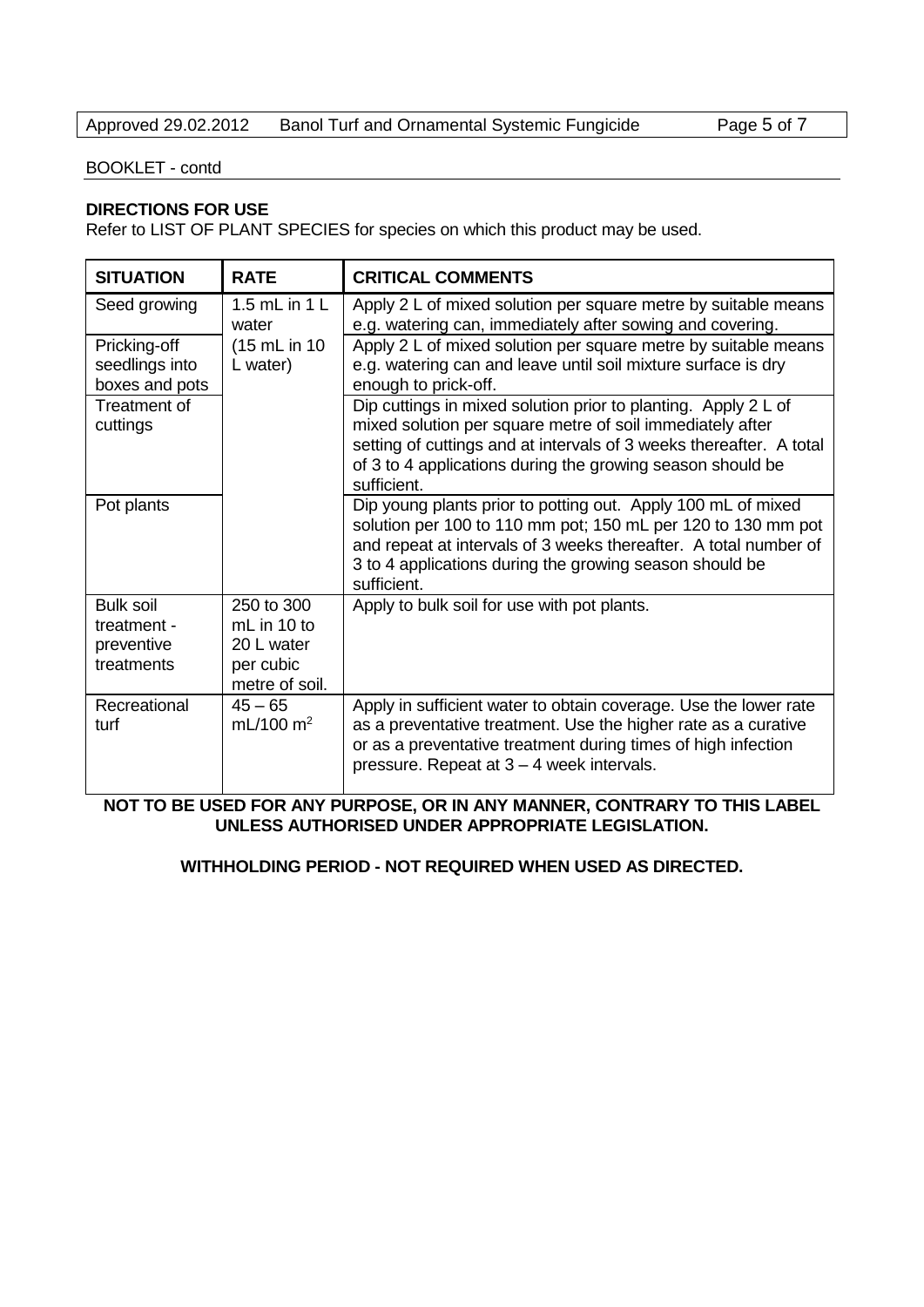#### BOOKLET (Cont)

#### **LIST OF PLANT SPECIES:**

Banol has been successfully used at the recommended dosages on the following plants:

Adiantum (pot plants) *Grevillea* spp. Aechmea spp. **Accounting the Contract Contract Contract Contract Contract Contract Contract Contract Contract Contract Contract Contract Contract Contract Contract Contract Contract Contract Contract Contract Contract Cont** *Aeschynanthus* spp. *Hedera helix* (ivy) Ageratum (seed sowing) entitled and the Helichrysum (immortelle) Alyssum **Impatiens** Anemone (see Ranunculus) **Iris** Iris Anthurium spp. **Kalanchoe Kalanchoe** Antirrhinum (snapdragon) and the control of the Leptospermum Aphelandra dania (pot plants) Lilium Aralia Lobelia (seed sowing) Asparagus **Maranta** Maranta Aster (see Callistephus) Matthiola(stock)(seed sowing) Azalea *Melaleuca* spp. *Banksia* spp. *Mesembryanthemum Begonia* spp. (also seed sowing) *Mikania appifolia Boronia* spp. *Monstera deliciosa* Bromeliads Nemesia *Brunfelsia calysina* Orchids (all common species) Calceolaria (also see sowing) *Oxalis hedysacharoides rubra* Calendula *Pachystachys* spp. Callistemon *Peperomia* spp. Callistephus (summer aster) (seed sowing) Petunia (seed sowing) Carnation **Phalaenopsis** Chlorophytum *Philodendron* spp. **Chrysanthemum indicum (also cuttings)** Phlox *Chrysanthemum segetum* (seed sowing) *Pilea* spp. Cineraria (see Senecio) Polypodium (pot plants) Clerodendron **Polyscias** (lace aralia) Clematis *Primula* spp. *Codiaeum variegatum* Ranunculus (anemone) Coleus **Coleus Rosa** (seed sowing) Cyclamen Saintpaulia Delphinium Scindapsus or Dianthus **Dianthus Rhaphidophora**<br>
Dieffenbachia **Rhaphidophora**<br>
Senecio cruenti *Dracaena* spp. *Solanum capsicastrum Erica gracilis* Streptocarpus **Eucalyptus** spp. The strong strobilanthes subset of the strong strong strong strong strong strong strong strong strong strong strong strong strong strong strong strong strong strong strong strong strong strong strong stro **Euphorbia pulcherrima** spp. Syngonium **Fatshedera lizei** Tagetes (seed sowing) *Fatsia japonica Tristania* spp. *Ficus* spp. Tulipa (tulip) *Fittonia verschaffeltii* Verbena *Gerbera jamesonii Vriesea splendens* Gloxinia Zinnia (seed sowing)

Senecio cruentus Fuchsia Viola tricolour (pansy) (also seed sowing)